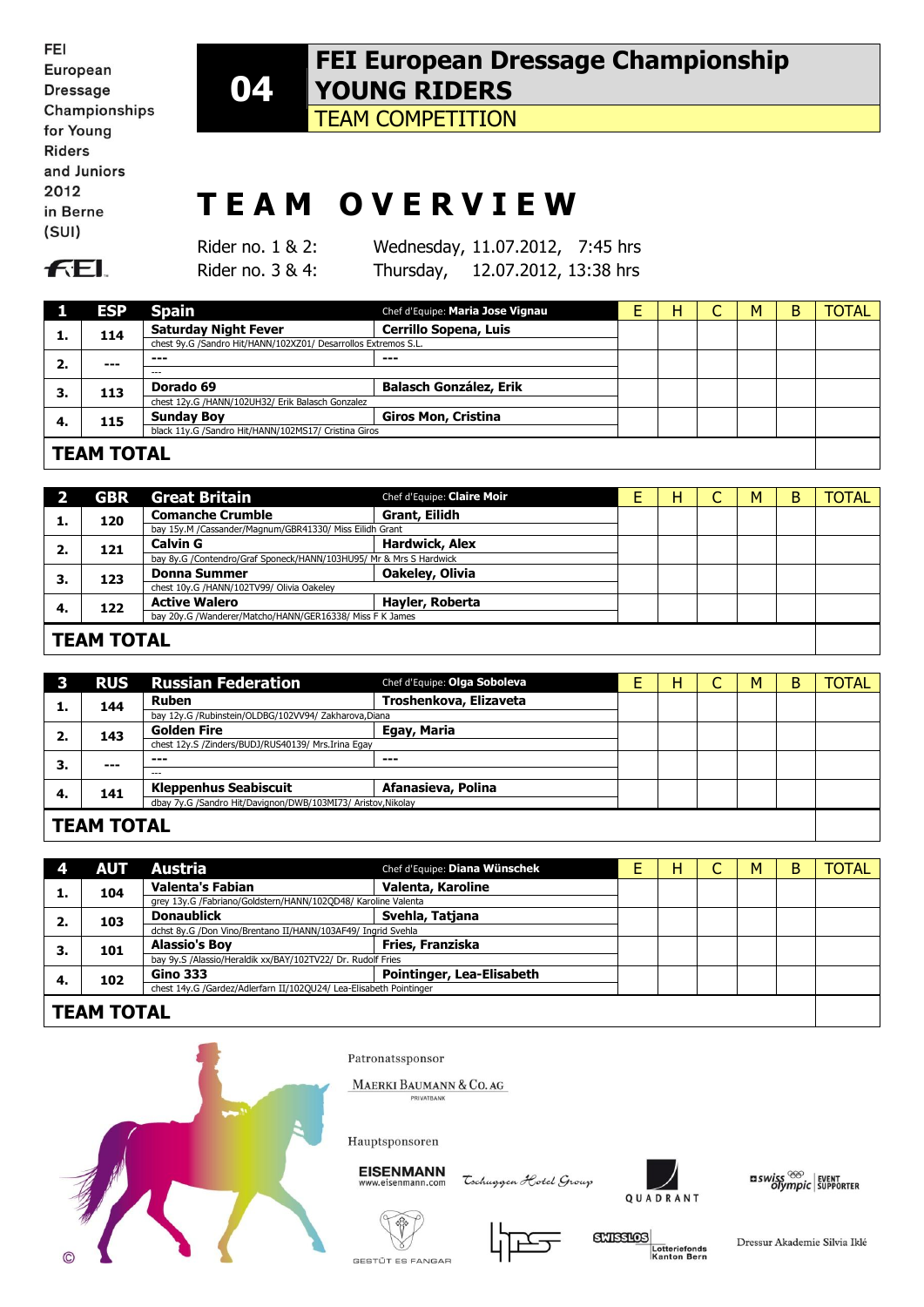### **04 - FEI European Dressage Championship YOUNG RIDERS - TEAM OVERVIEW**

|                   | <b>BEL</b> | <b>Belgium</b>                                                            | Chef d'Equipe: Laurence van Doorslaer |  | н | ◡ | M | В | TOTAL |
|-------------------|------------|---------------------------------------------------------------------------|---------------------------------------|--|---|---|---|---|-------|
|                   | 105        | <b>Sir Cloud</b>                                                          | <b>Hoefnagels, Francesca</b>          |  |   |   |   |   |       |
|                   |            | black 13y.S /Saint Cloud/Sion/BEL41501/ Franvesca Hoefnagels              |                                       |  |   |   |   |   |       |
|                   | 107        | <b>Velvet Dream</b>                                                       | <b>Schepens, Carole</b>               |  |   |   |   |   |       |
|                   |            | bay 7y.M /Dream Of Heidelberg/Amsterdam/HOLST/102WN65/ Schepens Jean-Paul |                                       |  |   |   |   |   |       |
| З.                | 106        | <b>Ambaro Saturnus</b>                                                    | Roos, Laurence                        |  |   |   |   |   |       |
|                   |            | bay 12y.G /Montecristo/Balzflug/KWPN/102NO68/ Ambaro NV                   |                                       |  |   |   |   |   |       |
| 4.                | 108        | <b>Sandiegobese</b>                                                       | <b>Waelkens, Tahnee</b>               |  |   |   |   |   |       |
|                   |            | bay 12y.G /Feliciano/Highline/KWPN/BEL43121/ Philippe Waelkens            |                                       |  |   |   |   |   |       |
|                   |            |                                                                           |                                       |  |   |   |   |   |       |
| <b>TEAM TOTAL</b> |            |                                                                           |                                       |  |   |   |   |   |       |

#### **TEAM TOTAL**

| 6   | <b>SUI</b>        | <b>Switzerland</b>                                                  | Chef d'Equipe: Eva Senn |  | н | M | В | <b>TOTAL</b> |
|-----|-------------------|---------------------------------------------------------------------|-------------------------|--|---|---|---|--------------|
| л.  | 146               | <b>Rubinario</b>                                                    | Hartmann, Anthea        |  |   |   |   |              |
|     |                   | dbay 10y.G /Rubin-Royal/Ramires/WESTF/102ME53/ Hartmann Anthea      |                         |  |   |   |   |              |
| 2.  | 145               | <b>Flint Star</b>                                                   | Ackermann, Sabrina      |  |   |   |   |              |
|     |                   | chest 13y.G /Freudenprinz/Renoir I/WESTF/SUI41142/ Ackermann Monica |                         |  |   |   |   |              |
| З.  | 148               | Popcorn II                                                          | Suter, Andrina          |  |   |   |   |              |
|     |                   | bay 18y.G /Anduc/Flaneur/TRAK/102OE99/ Suter Andrina                |                         |  |   |   |   |              |
| -4. | $--$              | $- - -$                                                             | $- - -$                 |  |   |   |   |              |
|     |                   | $---$                                                               |                         |  |   |   |   |              |
|     |                   |                                                                     |                         |  |   |   |   |              |
|     | <b>TEAM TOTAL</b> |                                                                     |                         |  |   |   |   |              |

#### **TEAM TOTAL**

|    | <b>FRA</b>        | <b>France</b>                                                     | Chef d'Equipe: Muriel Leonardi | н | M | в | <b>TOTAL</b> |
|----|-------------------|-------------------------------------------------------------------|--------------------------------|---|---|---|--------------|
|    | 116               | <b>Minos Demaziere</b>                                            | Hel, Jessica                   |   |   |   |              |
|    |                   | black 11y.G /Florestan/Ehrentusch/SF/FRA46001/ Jessica Hel        |                                |   |   |   |              |
| 2. | 119               | <b>Doletto</b>                                                    | van den Berghe, Alix           |   |   |   |              |
|    |                   | bay 7y.G /Diamond Hit/Sion/OLDBG/103NK52/ Marc Feller             |                                |   |   |   |              |
| З. | 117               | <b>Unique</b>                                                     | Legallais, Hélène              |   |   |   |              |
|    |                   | chest 10y.G /Olivi/Jetset D/KWPN/102WX57/ Legallais, Isabelle     |                                |   |   |   |              |
| 4. | 118               | <b>Scalia</b>                                                     | van den Berghe, Victoria       |   |   |   |              |
|    |                   | black 10y.M /Sandro Hit (old)/RHEIN/102XJ05/ Monsieur Marc Feller |                                |   |   |   |              |
|    |                   |                                                                   |                                |   |   |   |              |
|    | <b>TEAM TOTAL</b> |                                                                   |                                |   |   |   |              |

| 8                 |     | NOR Norway                                                                       | Chef d'Equipe: Ulrik Sorensen |  | н |  | M | в | TOTAL |
|-------------------|-----|----------------------------------------------------------------------------------|-------------------------------|--|---|--|---|---|-------|
|                   | 137 | Supertramp                                                                       | Markussen, Pernille Henriksbo |  |   |  |   |   |       |
|                   |     | bay 14y.G /Elitaer/TRAK/NOR02363/ Siv Hilse Dahl Kvornhaugen                     |                               |  |   |  |   |   |       |
| 2.                | 135 | Chopin V.                                                                        | <b>Hals, Anniken</b>          |  |   |  |   |   |       |
|                   |     | bay 11y.G /Lord Calidos/Victory/HOLST/103DE77/ Nina and Thorleif Hals            |                               |  |   |  |   |   |       |
| З.                | 134 | Svalegaardens Walk On Water                                                      | <b>Finjarn, Charlotte</b>     |  |   |  |   |   |       |
|                   |     | bay 8y.G /Walt Disney I/Akinos/DWB/103HF25/ Ugreninov Family                     |                               |  |   |  |   |   |       |
| 4.                | 136 | Zidana Arkide                                                                    | Lund, Catharina Lorentzen     |  |   |  |   |   |       |
|                   |     | chest 9y.M /Don Schufro/Arkedin/NWB/102QH13/ Ekeli Linberg and Severinsen Family |                               |  |   |  |   |   |       |
| <b>TEAM TOTAL</b> |     |                                                                                  |                               |  |   |  |   |   |       |
|                   |     |                                                                                  |                               |  |   |  |   |   |       |

#### **TEAM TOTAL**

|                   | DEN | <b>Denmark</b>                                                                 | Chef d'Equipe: Isabella Holtze |  | н |  | M | B | <b>TOTAL</b> |
|-------------------|-----|--------------------------------------------------------------------------------|--------------------------------|--|---|--|---|---|--------------|
|                   | 110 | <b>Rozo Soneca</b>                                                             | Kragekjaer, Andreas            |  |   |  |   |   |              |
|                   |     | bay 9y.G /Blue Hors Romancier/Aleksander/DWB/103EL63/ Andreas Kragekjær        |                                |  |   |  |   |   |              |
|                   | 111 | <b>Rigoletto</b>                                                               | Lindberg, Rikke                |  |   |  |   |   |              |
|                   |     | bay 10y.G /Rubin Royal/Andros/BAW/102UC54/ Pernille Lindberg & Claus Bertelsen |                                |  |   |  |   |   |              |
| З.                | 112 | Millibar                                                                       | Merrald, Nanna Skodborg        |  |   |  |   |   |              |
|                   |     | dbay 10y.G /Milan/Liberty Dane/DWB/102QB20/ Helle Merrald                      |                                |  |   |  |   |   |              |
| -4.               | 109 | <b>Atterupgaards Cassidy</b>                                                   | <b>Dufour, Cathrine</b>        |  |   |  |   |   |              |
|                   |     | chest 8y.G /Caprimond E.H./Donnerhall/DWB/DEN40739/ Brian Christensen          |                                |  |   |  |   |   |              |
|                   |     |                                                                                |                                |  |   |  |   |   |              |
| <b>TEAM TOTAL</b> |     |                                                                                |                                |  |   |  |   |   |              |

| <b>10</b>         | <b>GER</b> | Germany                                                                        | Chef d'Equipe: Maria Schierhölter-Otte |  | н | M | В | <b>TOTAL</b> |
|-------------------|------------|--------------------------------------------------------------------------------|----------------------------------------|--|---|---|---|--------------|
|                   | 124        | <b>Don Windsor OLD</b>                                                         | Kienbaum, Florine                      |  |   |   |   |              |
|                   |            | black 9y.G /Don Cardinale/Waldstar xx/OLDBG/102PA45/ Kienbaum, Florine         |                                        |  |   |   |   |              |
| 2.                | 125        | <b>Habitus</b>                                                                 | Lüttgen, Louisa                        |  |   |   |   |              |
|                   |            | dbay 14y.G /Hohenstein/Weltmeyer/HANN/GER22223/ Hucke-Lüttgen, Esther          |                                        |  |   |   |   |              |
| З.                | 127        | <b>Burlington</b>                                                              | Schürmann, Charlott-Maria              |  |   |   |   |              |
|                   |            | dchst 8y.S /Breitling W/Rohdiamant/HANN/102UG91/ Schürmann, Heinz-Werner       |                                        |  |   |   |   |              |
| -4.               | 126        | <b>Wolke Sieben</b>                                                            | <b>Rothenberger, Sanneke</b>           |  |   |   |   |              |
|                   |            | chest 12y.M /Wolkenstein II/Hitchcock/HANN/GER43808/ Dressurstall Rothenberger |                                        |  |   |   |   |              |
|                   |            |                                                                                |                                        |  |   |   |   |              |
| <b>TEAM TOTAL</b> |            |                                                                                |                                        |  |   |   |   |              |